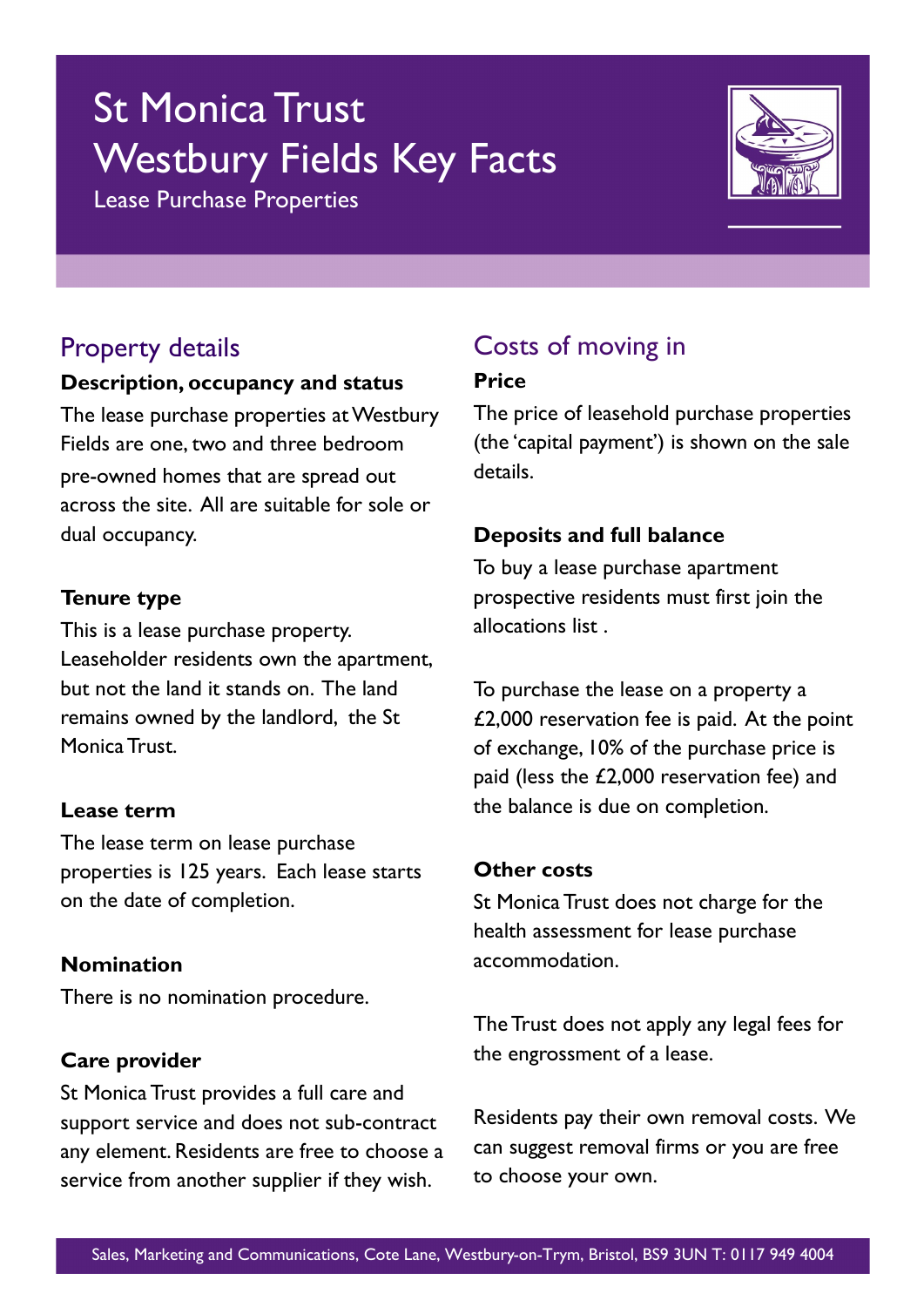Residents also need to appoint and pay for their own solicitor to handle the conveyancing.

# Ongoing charges whilst living at Westbury Fields

#### **Community Fee (Service Charge)**

All residents pay an annual contribution to the running and services of St Monica Trust and Westbury Fields, which is known as the 'community fee'.

The community fee is an annual payment that is charged monthly in advance by direct debit. The community fee is a variable charge based on actual costs only. It is held on trust for residents.

The community fee varies according to the number of people living in the property and the banding of the property.

The community fee that will apply between April 2022 and March 2023 at Westbury Fields is:

| Annually | I Person | 2 People  |
|----------|----------|-----------|
| Low      | £7,702   | £10,391   |
| Medium   | £8,829   | £11,933   |
| High     | £9,521   | $£$  2,88 |

| Monthly | I Person | 2 People |
|---------|----------|----------|
| Low     | £642     | £866     |
| Medium  | £736     | £994     |
| High    | £793     | £1073    |

The community fee budget is compiled at the beginning of each financial year and is subject to change on I April each year depending upon the maintenance and running costs incurred within any given year. Residents receive at least 28 days' notice of the change. The increase is always capped at a maximum of 3% above RPI. Residents pay a peppercorn ground rent' through the community fee. The community fee covers the cost of providing one hour per week of housekeeping support to residents. Additional help can be purchased if required.

### Care costs

There is no mandatory charge for care, residents pay for domiciliary care and support only if they buy a care and support package.

#### **Packages**

St Monica Trust offers a comprehensive range of options. The charges for these services will vary depending on the level of domiciliary care and support required. Indicative charges for domiciliary care and support packages are:

|                                                      | Price                           |
|------------------------------------------------------|---------------------------------|
| Mon - Fri                                            | £21.05 per hour                 |
| Sat - Sun                                            | £23.65 per hour                 |
| <b>Bank holidays</b>                                 | £28.45 per hour                 |
| <b>Waking nights</b>                                 | £156.85 to £206.54<br>per night |
| Sleeping night<br>(carer sleeping<br>but is on call) | £103.80 per night               |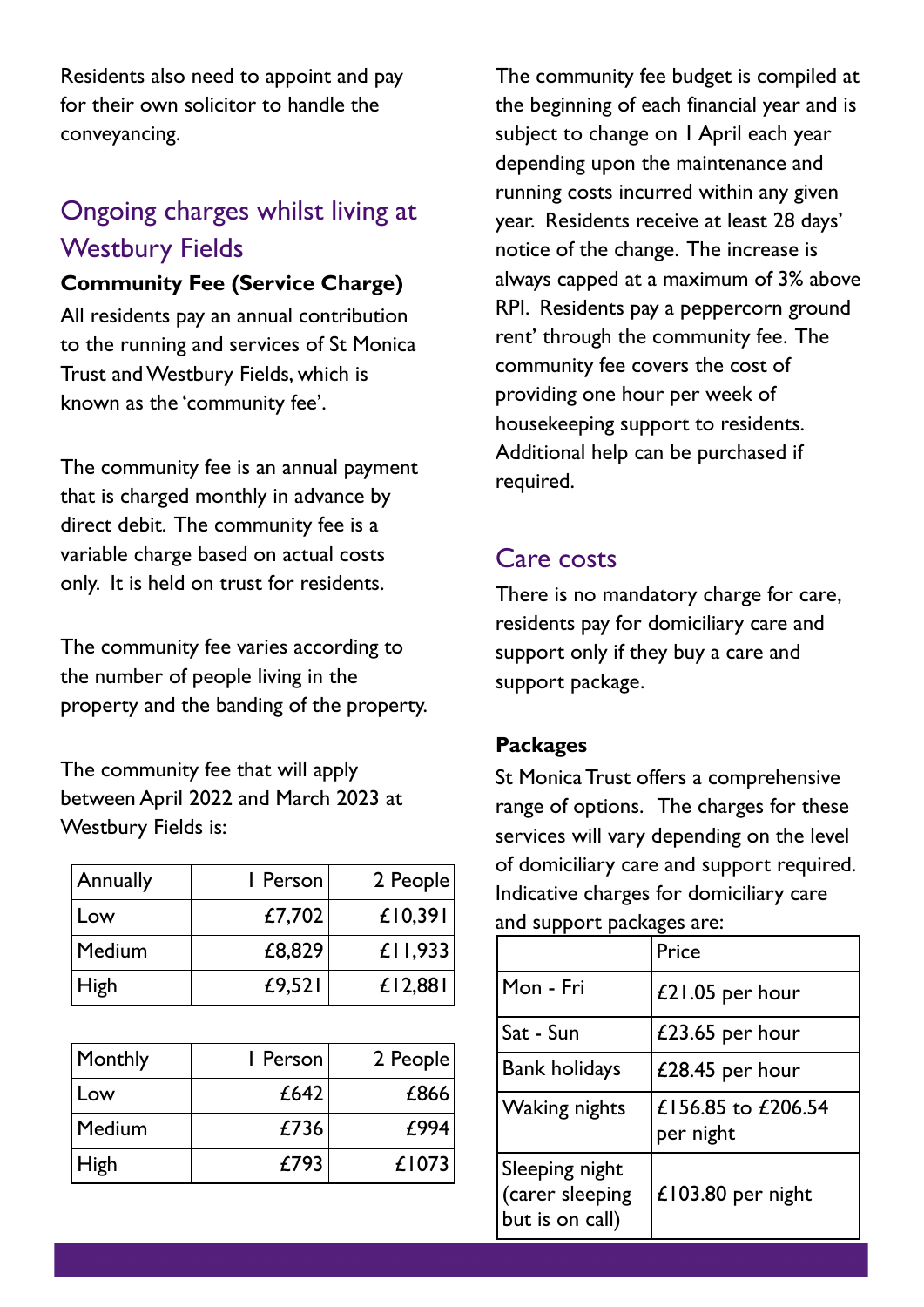#### **Nursing care**

We can support residents to access GP and District Nursing services.

# Ongoing additional fees payable to third parties

#### **Utility charges**

Electricity, gas and water utilities are all payable by individual residents. Electricity and gas providers are chosen by the resident, the cost of the water is passed on by the Trust.

#### **Council tax**

All residents are responsible for paying council tax directly to the council. This is by far the most efficient way of ensuring that any possible allowances are accessible by residents.

#### **Freeview and satellite TV**

All apartments at Westbury Fields are connected to a central TV and satellite system, therefore, negating the need for multiple aerials and dishes. It is the residents' responsibility to pay for their own satellite TV service. Residents do not need to pay for a TV licence as there is a communal arrangement.

#### **Internet**

Residents of Westbury Fields pay for their own internet connection and liaise directly with their own provider.

#### **Insurance**

#### **Our insurance responsibility**

The St Monica Trust arranges and maintains insurance cover for buildings, public liability and employer's liability. Residents contribute to the cost through the community fee.

#### **Residents' insurance responsibility**

It is the residents' responsibility to obtain contents insurance for their home.

## Charges when leaving or selling your property

When you want to leave the property, it cannot be sold on the open market. Instead we will return the amount of your original capital payment less any outstanding charges and reinstatement costs required to return the property to a sellable condition.

St Monica Trust does not apply any administration or legal fee for sale. Residents will need to appoint a solicitor to handle the surrender.

### Residency and Sub-letting

In any one year, residents must spend a minimum of six months living in the property and must provide notice if they are absent for more than six months.

Sub-letting is not permitted.